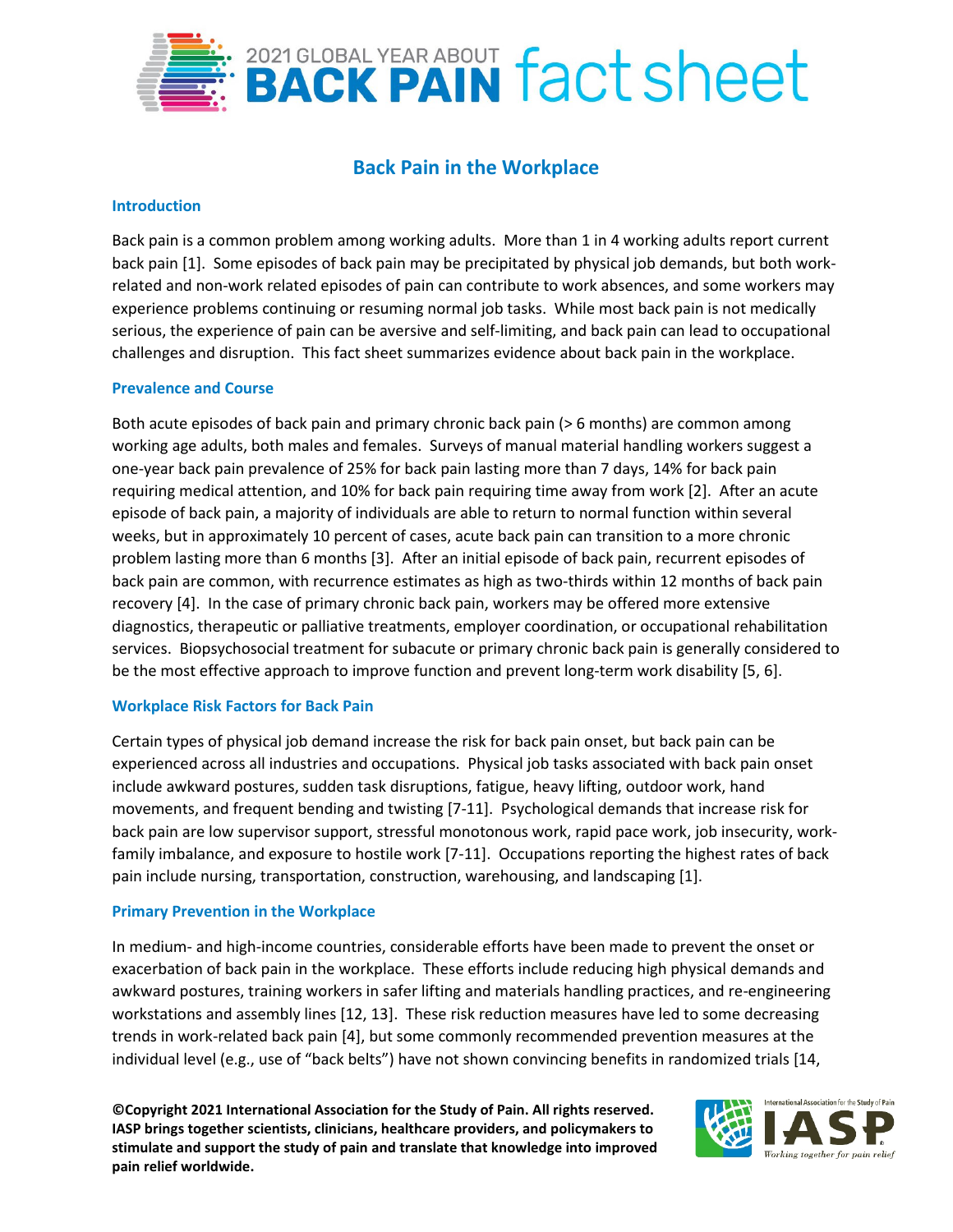15]. There is evidence that workers who participate in regular exercise or are provided opportunities to exercise at work with or without education experience lower rates of back pain [14, 16-18].

# **Back Pain and Workability**

Even after careful medical evaluation and management, workers with similar patterns of back pain may experience highly variable outcomes in terms of their ability to stay at work or return to work. Efforts to create valid and objective measurement systems to assess functional capacity and workability are often uncorrelated with return-to-work outcomes [19,20], and researchers have noted the complexity of factors contributing to functional and occupational outcomes of back pain including pain beliefs, healthcare systems, workplace support and accommodation, and socio-demographics [21, 22]. Therefore, whether back pain leads to disabling levels of workplace dysfunction depends on individual, system-level, and workplace characteristics, not just on pain intensity.

# **Secondary Prevention in the Workplace**

In most high-income countries, regulations and policies exist that require employers to provide reasonable accommodation and support to workers with back pain to prevent long-term work disability, unemployment, or unnecessary departures from the workforce. A typical core requirement is that employers provide temporary or permanent job modifications to allow workers to continue working with adjustments for some time as long as essential job elements can be ultimately phased back in over time. In organizations with more proactive policies in return-to-work facilitation and job modification, workers experience fewer sick days and report more positive return-to-work outcomes [23, 24].

# **Psychosocial and Workplace Factors Associated with Work Disability**

Some pain-related beliefs and perceptions have been shown to predict more workplace difficulties after the onset of back pain. These include pain catastrophizing, fear of movement, low confidence to overcome pain-related challenges, poor expectations for recovery, psychological distress, and perceptions of greater functional loss [25]. Some workplace factors are also predictors of more workplace difficulties. These include physical job demands, ability to modify work, job stress, workplace social support or dysfunction, job satisfaction, expectation for resuming work, and fear of re-injury [26]. If many of these factors are present, then additional intervention in the form of RTW coordination, counseling, pain education, or gradual activity exposure may be helpful to alleviate these concerns [27,28].

### **Communicating with your Provider**

Many treatment options exist for workers with back pain, and patients should expect health care providers to address occupational factors in their diagnostic and treatment decision-making. Written job descriptions provided by employers may not provide the necessary level of detail for informed decisions about work restrictions, so patients should be prepared to share information with their clinicians about specific job tasks, especially those viewed as most problematic to resume. Proactive communication and guidance from a healthcare provider has been shown to help facilitate return-towork [29], especially when providers outreach directly to employers [30].

**©Copyright 2021 International Association for the Study of Pain. All rights reserved. IASP brings together scientists, clinicians, healthcare providers, and policymakers to stimulate and support the study of pain and translate that knowledge into improved pain relief worldwide.**

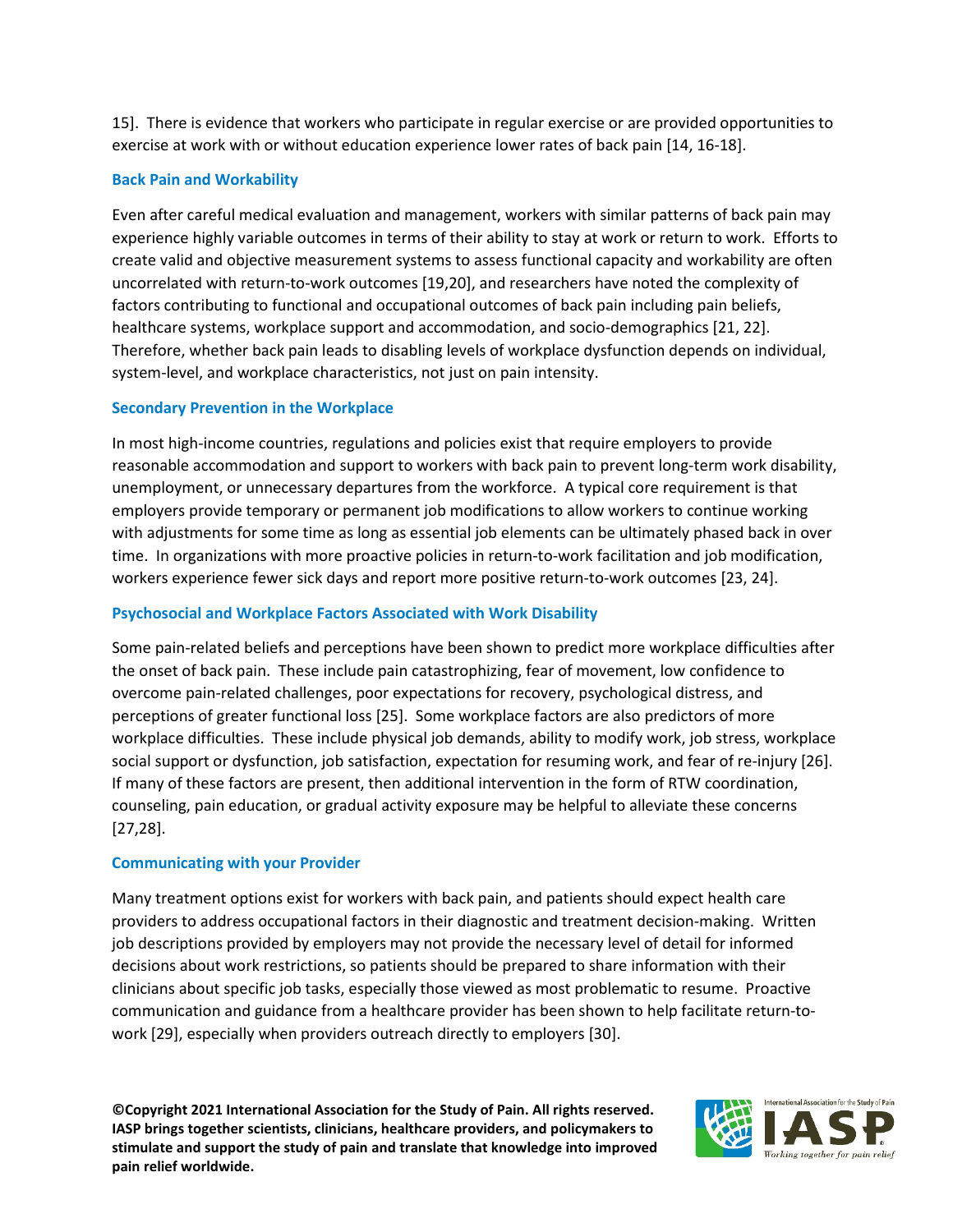### **Occupational Rehabilitation**

When back pain prevents a return to normal work for more than a few months, there is evidence that multidisciplinary rehabilitation programs are moderately effective to facilitate a return-to-work and improve physical and social function for both acute and chronic back pain [5, 6, 31, 32]. These programs typically integrate the benefits of pain management, psychological counseling, physiotherapy, exercise, patient education, gradual activity exposure, and peer support; however, availability or payment for these programs is limited in many countries and regions. In some cases, vocational retraining may be necessary to transfer skills to a less physical occupation, though job retention is often the preferred goal of the employee and employer.

### **REFERENCES**

[1] Luckhaupt SE, Dahlhamer JM, Gonzales GT, Lu ML, Ward BW. Prevalence, recognition of work-relatedness, and effect on work of low back pain among U.S. workers. Ann Intern Med. 2019;171(4):301-304.

[2] Ferguson SA, Merryweather A, Thiese MS, Hegmann KT, Lu ML, Kapellusch JM, Marras WS. Prevalence of low back pain, seeking medical care, and lost time due to low back pain among manual material handling workers in the United States. BMC Musculoskeletal Disorders. 2019;20:243.

[3] Hayden JA, Dunn KM, van der Windt DA, Shaw WS. What is the prognosis of back pain? Best Prac Res Clin Rheumatol. 2010;24:167-179.

[4] Da Silva T, Mils K, Brown BT, Pocovi N, de Campos T, Maher C, Hancock MJ. Recurrence of low back pain is common: a prospective inception cohort study. J Physiother. 2019;65(3):159-165.

[5] Marin TJ, Van Eerd D, Irvin E, Couban R, Koes BW, Malmivaara A, van Tulder MW, Kamper SJ. Multidisciplinary biopsychosocial rehabilitation for subacute low back pain. Cochrane Database Syst Rev. 2017 Jun 28;6(6):CD002193. [6] Kamper SJ, Apeldoorn AT, Chiarotto A, Smeets RJEM, Ostelo RWJG, Guzman J, van Tulder MW. Multidisciplinary

biopsychosocial rehabilitation for chronic low back pain: Cochrane systematic review and meta-analysis. BMJ. 2015;350:h444. [7] Dick RB, Lowe BD, Lu ML, Krieg EF. Trends in work-related musculoskeletal disorders from the 2002 to 2014 General Social Survey, Quality of Work Life Supplement. J Occup Environ Med. 2020;62(8):595-610.

[8] National Research Council and Institute of Medicine Panel on Musculoskeletal Disorders and the Workplace. Musculoskeletal disorders and the workplace: Low back and upper extremities. Washington, DC: National Academies Press, 2001.

[9] Schneider S, Lipinski S, Schiltenwolf M. Occupations associated with a high risk of self-reported back pain: representative outcomes of a back pain prevalence study in the Federal Republic of Germany. Eur Spine J. 2006;15(6):821-833.

[10] Steffens D, Ferreira ML, Latimer J, Ferreira PH, Koes BW, Blyth F… Maher CG (2015). What triggers an episode of acute low back pain? A case-crossover study. Arthritis Care Res (Hoboken), 67(3), 403-410.

[11] Yang H, Haldeman S, Lu M, Baker D. Low back pain prevalence and related workplace psychosocial risk factors: A study using data from the 2010 National Health Interview Survey. J Manipulative Physiol Ther. 2016;39(7):459-472.

[12] Roman-Liu D, Kamińska J, Kokarski T. Effectiveness of workplace intervention strategies in lower back pain prevention: a review. Ind Health. 2020;58:503-519.

[13] Schaafsma FG, Anema JR, van der Beek AJ. Back pain: prevention and management in the workplace. Best Pract Res Clin Rheumatol. 2015;29(3):483-494.

[14] Sowah D, Boyko R, Antle D, Miller L, Zakhary M, Straube S (2018). Occupational interventions for the prevention of back pain: Overview of systematic reviews. J Safety Res, 77, 39-59.

[15] Verbeek JH, Martimo KP, Karppinen J, Kuijer P, Viikari-Juntura E, Takala EP (2011). Manual material handling advice and assistive devices for preventing and treating back pain in workers. Cochrane Database of Systematic Reviews (6).

[16] Steffens D, Maher CG, Pereira LS, Stevens ML, Oliveira VC, Chapple M,…Hancock MJ (2016). Prevention of low back pain: A systematic review and meta-analysis. JAMA Intern Med, 176(2), 199-208.

[17] Bell JA, Burnett A. Exercise for the primary, secondary, and tertiary prevention of low back pain in the workplace: a systematic review. J Occup Rehabil. 2009;19(1):8-24.

[18] van Poppel MNM, Hooftman WE, Koes BW. An update of a systematic review of controlled clinical trials on the prevention of back pain at the workplace. Occup Med (Lond). 2004;54(5):345-352.

[19] Gross DP, Battié MC. Functional capacity evaluation performance does not predict sustained return to work in claimants with chronic back pain. J Occup Rehabil. 2005;15(3):285-294.

**©Copyright 2021 International Association for the Study of Pain. All rights reserved. IASP brings together scientists, clinicians, healthcare providers, and policymakers to stimulate and support the study of pain and translate that knowledge into improved pain relief worldwide.**